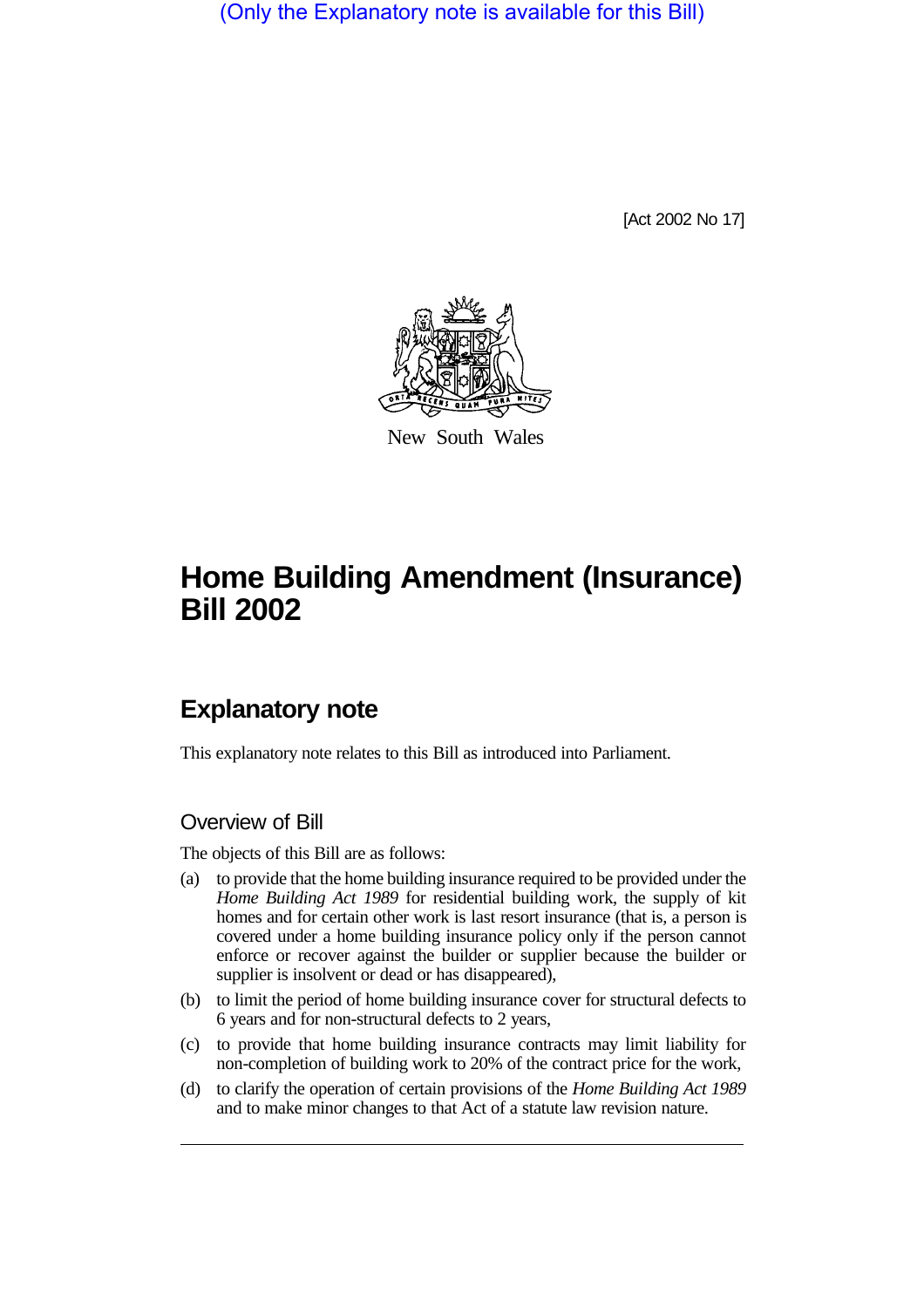Explanatory note

### Outline of provisions

**Clause 1** sets out the name (also called the short title) of the proposed Act.

**Clause 2** provides for the commencement of the proposed Act on a day or days to be appointed by proclamation.

**Clause 3** is a formal provision giving effect to the amendments to the *Home Building Act 1989* set out in Schedules 1 and 3.1.

**Clause 4** is a formal provision giving effect to the amendments to the *Home Building Regulation 1997* set out in Schedules 2 and 3.2.

**Clause 5** repeals uncommenced provisions that deal with the approval of insurance and insurers.

# **Schedule 1 Amendments to Home Building Act 1989 relating to insurance**

#### **Insurance cover of last resort**

The *Home Building Act 1989* currently provides that the insurance cover for noncompletion of residential building work is last resort insurance cover (ie the insurance cover applies if the builder has died or is insolvent or cannot be found). However, the cover in relation to loss arising from a breach of a statutory warranty (as set out in section 18B of the Act) is not currently expressed as last resort cover.

**Schedule 1 [4]** provides that a contract of insurance in relation to residential building work must insure against the risk of the insured person not being able to enforce or recover against a builder for a breach of a statutory warranty because of the insolvency, death or disappearance of the contractor.

**Schedule 1 [6] and [7]** make similar amendments in relation to the insurance cover for supply of kit homes and for owner-builder work.

**Schedule 1 [3] and [5]** amend provisions relating to last resort insurance cover for non-completion or non-supply so that they refer to the insolvency, death or disappearance of the contractor or supplier rather than to the contractor or supplier not being able to be found after due search and inquiry. **Schedule 1 [1]** is a consequential amendment.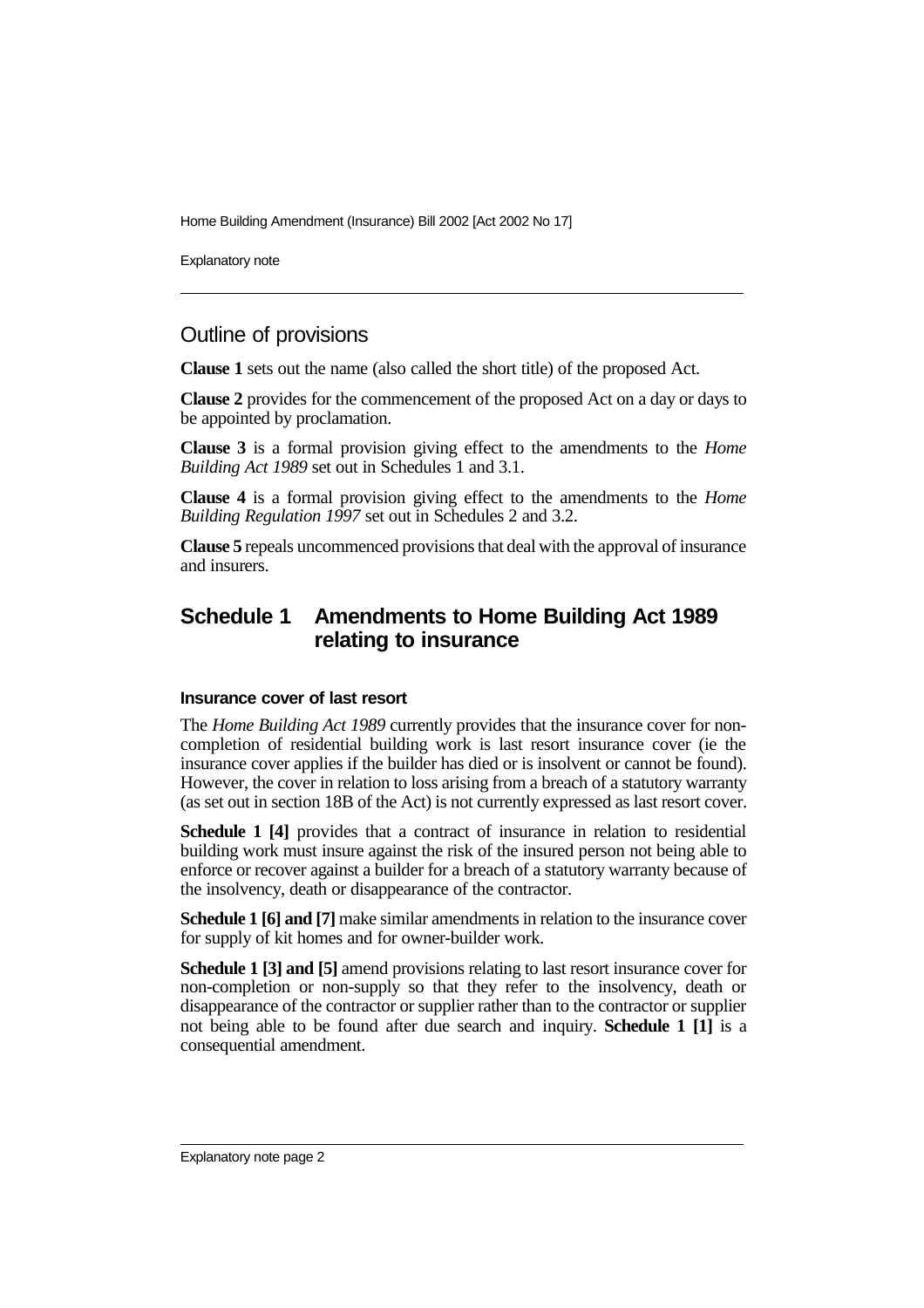Explanatory note

#### **Limitation of insurance cover**

At present, section 103B (2) of the Act requires that a contract of insurance must provide insurance cover for any loss (other than for non-completion) for a period of not less than 7 years after the completion of the work or the supply of the kit home, or the end of the contract relating to the work or supply, whichever is the later.

**Schedule 1 [9]** provides that in the case of loss arising from a structural defect, a contract of insurance must provide insurance cover for a period of not less than 6 years after the completion of the work or the supply of the kit home, or the end of the contract relating to the work or supply, whichever is the later. In the case of a loss arising otherwise than from a structural defect, the period of cover will be 2 years. **Schedule 1 [2]** is a consequential amendment.

**Schedule 1 [10]** enables the period for which insurance cover must be provided to be varied by the regulations.

#### **Approval of alternative schemes or arrangements**

**Schedule 1 [8]** provides that the requirements in relation to contracts of insurance for home building work do not apply if the relevant work or supply is covered by a home building indemnity scheme, or other arrangement, approved by the Minister (eg an industry-based indemnity scheme or a similar scheme that could be administered by the Building Insurers' Guarantee Corporation). The regulations may make provision for or with respect to such an approved scheme or arrangement, including provision for the functions of the Guarantee Corporation in relation to the administration of an approved scheme or arrangement.

**Schedule 1 [11]–[14]** make consequential amendments to facilitate the administration by the Guarantee Corporation of any such approved scheme or arrangement.

#### **Savings and transitional provisions**

**Schedule 1 [15]** provides for the making of savings and transitional regulations consequent on the enactment of the proposed Act.

**Schedule 1 [16]** provides that the amendments to the Act in relation to home building insurance do not apply to existing contracts of insurance.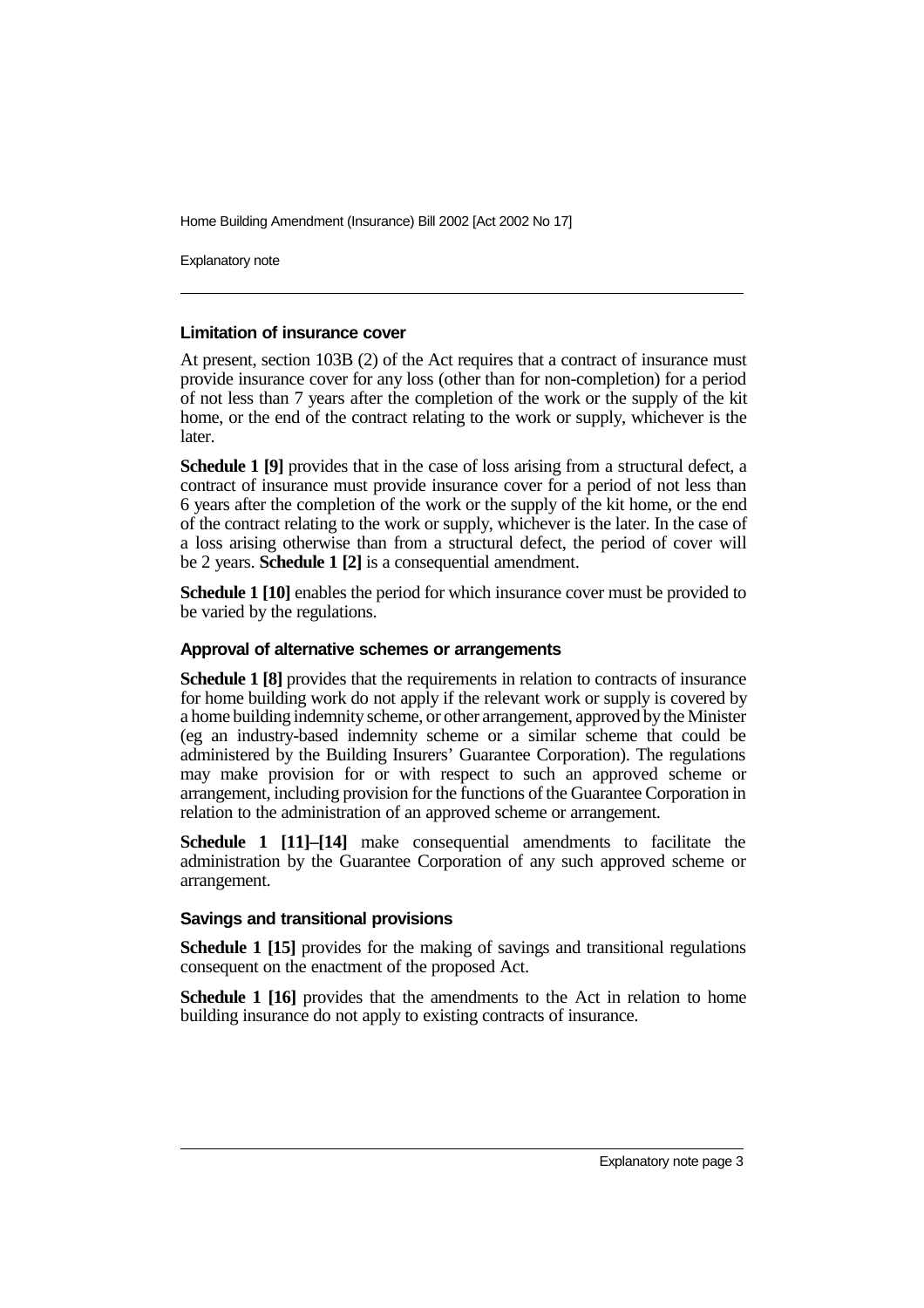Explanatory note

# **Schedule 2 Amendments to Home Building Regulation 1997 relating to insurance**

**Schedule 2 [2]–[6]** provide that the losses indemnified under a contract of insurance are to be indemnified as a last resort only (ie if the beneficiaries under the contract cannot enforce or recover against the builder or supplier because the builder or supplier has died, is insolvent or has disappeared). **Schedule 2 [1]** is a consequential amendment.

**Schedule 2 [7]** provides that the loss or damage indemnified under an insurance contract include any legal or other reasonable costs incurred by a person who is covered by the contract in seeking to enforce or recover against the builder or supplier concerned.

**Schedule 2 [8]** provides that a contract of insurance may limit liability resulting from non-completion of building work to an amount that is 20% of the contract price for the work.

**Schedule 2 [9]** is consequential on the recent increase from \$5,000 to \$12,000 in the threshold for works requiring home building insurance.

**Schedule 2 [10]** defines *structural defect* for the purposes of the provision of the Act that sets the period of insurance cover for losses arising from structural defects and the period for those losses arising otherwise than from structural defects (see section 103B (2) of the Act (as amended by **Schedule 1 [9]**).

**Schedule 2 [11]** provides that the amendments to the *Home Building Regulation 1997* referred to in Schedule 2 to the proposed Act do not apply to existing contracts of insurance.

# **Schedule 3 Other miscellaneous amendments**

#### **Amendments to Home Building Act 1989**

**Schedule 3.1 [1]** makes it clear that the definition of *building claim* in section 48A of the Act includes an appeal against a decision of an insurer under a contract of insurance.

**Schedule 3.1** [2] removes superfluous words in relation to the making of applications to the Consumer, Trader and Tenancy Tribunal for the determination of building claims. Section 24 of the *Consumer, Trader and Tenancy Tribunal Act 2001* provides for the making of applications to that Tribunal.